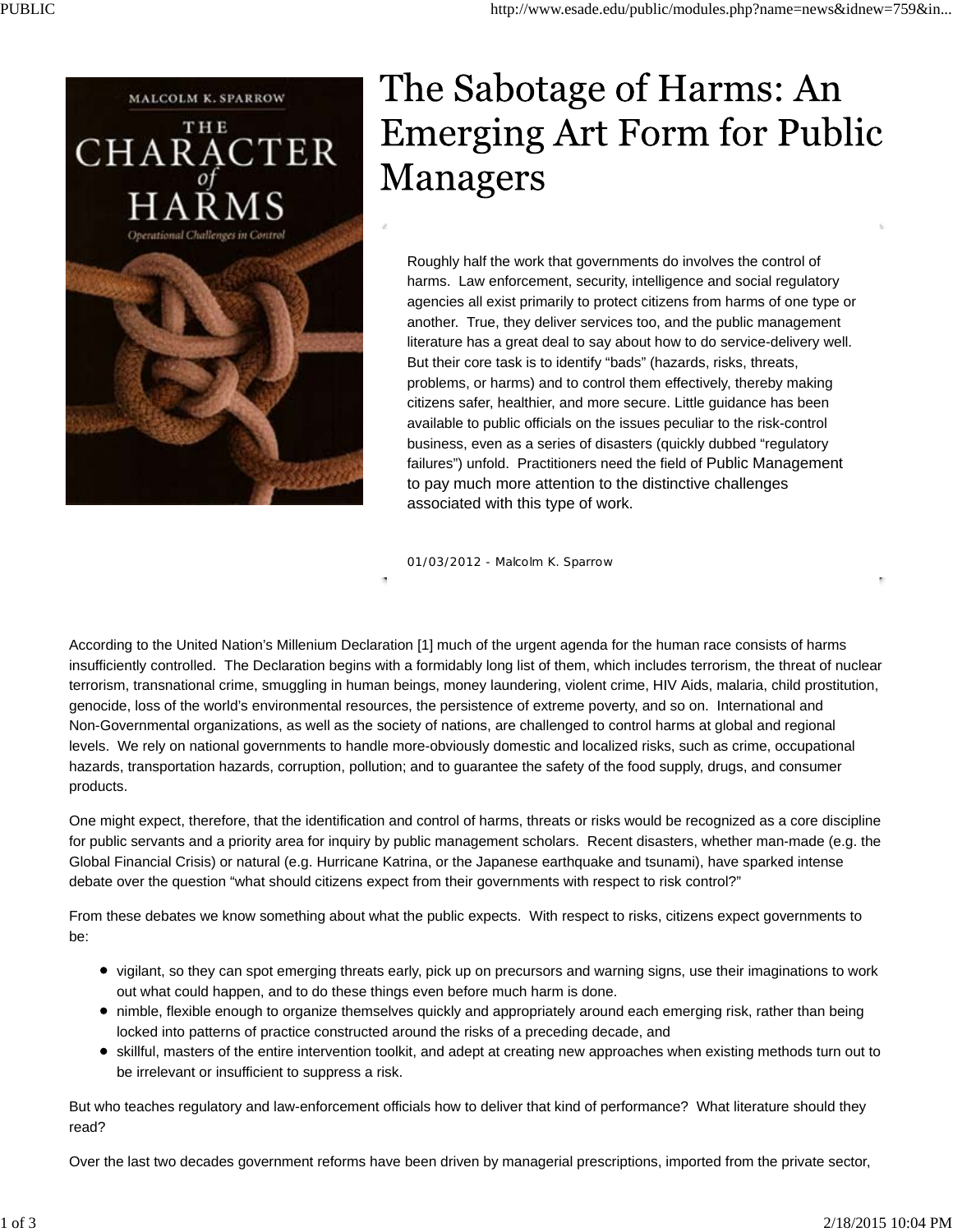which focus on client-satisfaction, process-improvement, technology adoption, and performance management.

Regulators, and others with risk-control responsibilities, need practical help with a rather different set of issues: what does it mean to be vigilant with respect to novel or emerging risks? What is the relationship between enforcement discretion and effective risk control? How best can regulators modify behavior and manage compliance, and at the same time remain minimally intrusive? How can executives organize established bureaucracies around specific harm-reduction objectives when the harms don't align with any established piece of the organizational structure? How do we measure an agency's contributions to risk reduction? How can policymakers justify a budget for preventive work on a long-term and sustainable basis, in the absence of a catastrophe? On these and many other issues, regulatory and enforcement practitioners are hungry for guidance.

Scholars might point to the burgeoning Risk literature, and imagine that practitioners can find what they need there. But the risk literature—provided largely by experimental psychologists and behavioral economists—focuses predominantly on the ways in which risks are perceived by individuals, and how social, emotional and psychological factors distort risk-assessments and affect behavior. That is all useful for public officials to know, but the risk literature has not focused on the distinctive managerial challenges associated with running a regulatory or risk-reduction program. It has not explored the different ways of structuring risk-control operations, the nature and exercise of discretion, the linkages between analysis, intelligence and operations, or the tension between organizing around functional or programmatic solutions rather than around concentrations of risk. The risk literature has not so far provided any organizational theory tailored to risk-control tasks.

Neither has the field of organizational theory—with its early focus on functional specialization and more recent focus on processmanagement—said much about how to organize an enterprise in a fluid and flexible way around the important risks of the day (and without plunging the agency into a series of debilitating reorganizations). Regulators will never produce the requisite vigilance nor organizational nimbleness by stressing the enhancement of existing functional units or by refining established processes yet further. Indeed, functional and process-based forms of professionalism (critical though these remain) often seem to pull in the opposite direction and can appear to restrict an organization's capacity for fluid, creative, and effective interventions.

We should thank the legal profession for paying attention to the quality of the law itself, offering guidance on modernization, streamlining, coherence, and harmonization across jurisdictions. And economists have shown us how to think about macro-level resource allocation questions, so we can keep the price-of-a-life at least roughly consistent across a range of risk domains, and balance the costs and benefits of proposed rules.

But these are not the management issues. Hundreds of thousands of regulatory and law enforcement professionals stand between the state of the law itself and the delivery of effective front-line protections. What they do matters. It matters how they organize themselves. It matters when and why they enforce particular laws. It matters whether and how they organize their discretion, and what other methods they adopt when the law itself turns out to be obsolete, irrelevant, or insufficient.

We hear the phrase "risk-based regulation" quite frequently. Yet there seems to be much greater clarity about what it means for the regulations themselves to be risk-based, and much less clarity about what it means to be a risk-based regulator at the operational level.

These managerial puzzles are not exclusive to the public sector. Not-for-profit and non-governmental institutions, as they seek to carve out their own piece from harm-reduction agendas, also want to know what it would mean to be a risk-based contributor. Many non-governmental organizations play important roles in the alleviation of harms such as poverty, disease, exploitation, violence, or trafficking. Like their public sector counterparts, NGO executives (and foundation grant officers) must navigate a complex landscape of risks, seeking to identify a piece of the harm-reduction task that they can handle, that their supporters can buy into, and that aligns with their organizational capacities and beliefs. As these organizations seek to define their slice of the action, they too—like regulatory agencies—have some functional and programmatic traditions that can stand in the way. It is much easier to organize around specific methods or programs than around specific concentrations of risk. Doing so produces predictable frustrations, as organizations find themselves unable to demonstrate impact, and produce performance accounts consisting largely of programmatic inputs and outputs.

In the public and not-for-profit sectors risk-control practitioners need organizing principles as they seek to establish their market niche and define their own distinctive contributions. Practitioners must decide how best and at what size to define a new project, and how many projects to define. They must establish the data-gathering, intelligence, and analytic capacities that enable them to spot emerging problems early, even when those problems do not fit established patterns. They must figure out how to close risk-mitigation projects—an extremely thorny and ethically contentious issue—because it is easy to keep opening them, and possible (if projects are not closed at roughly the same rate they are opened) to drown under a proliferation of half-completed